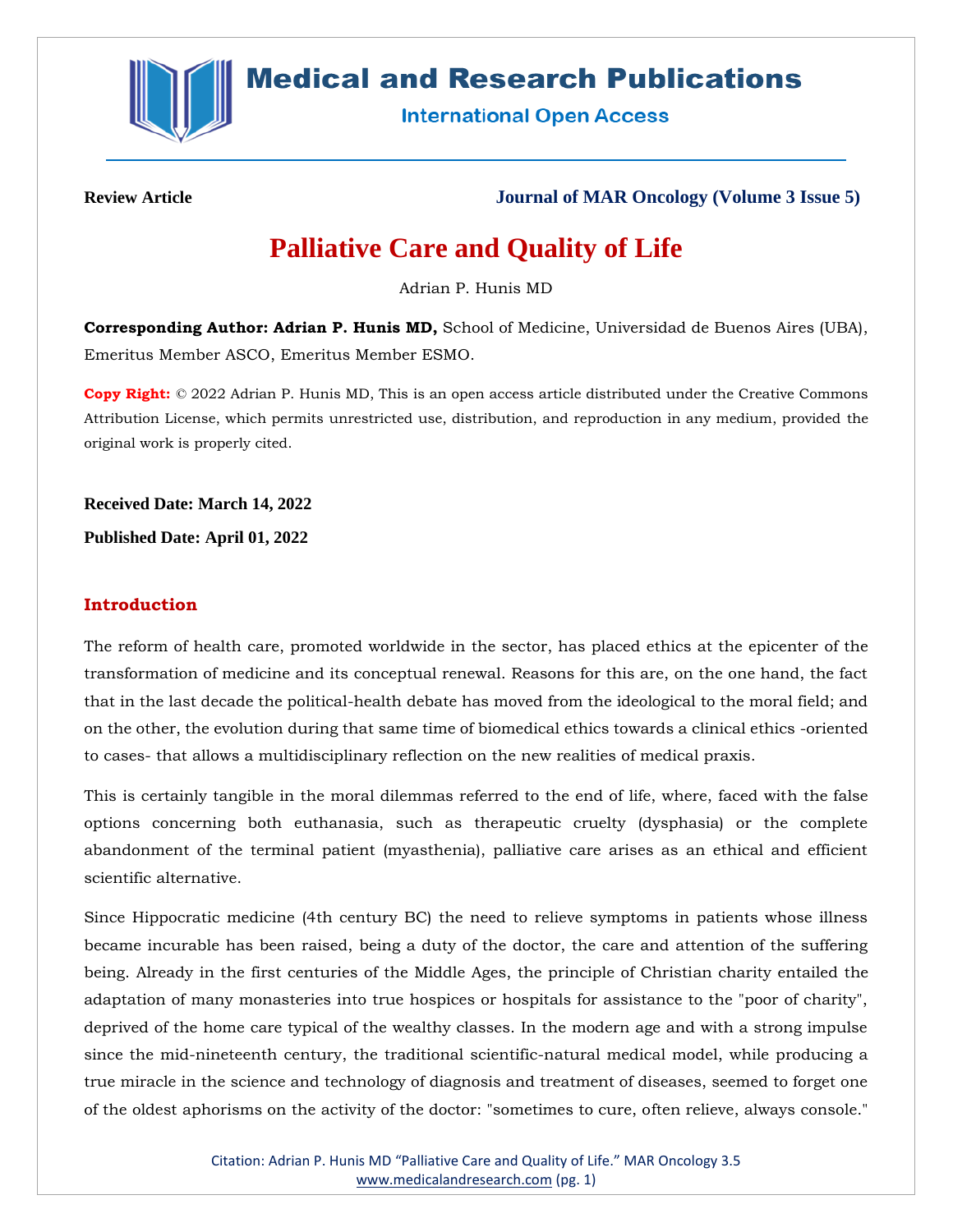The segment of patients framed within what secularized society has marginalized as a "medical failure", that is, the elderly and the chronically and terminally ill, have seen from bioethics a resizing of their meaning. In the case of oncology, the commendable techno-scientific attitude of achieving curative achievements and constant improvements in survival, unfortunately, has not always had a correlation with the necessary scientific attitude and humanistic aptitude regarding the terminally ill patient and their familiar surroundings.

It was only in the middle of the 20th century, when under the innovative impulse of Cicely Saunders, an English doctor and founder of Saint Christopher's Hospice in 1967, that palliative care or the hospice movement found its modern meaning. In 1987, palliative medicine is recognized as a specialty in England and Australia, achieving equal recognition in Canada in 1991. In Argentina, in 1992 the Association of Medicine and Palliative Care was created, developing the first congress of the specialty in that same year. Currently in our country, despite the difficulties for funding and support, both public and private, there are around a hundred palliative care teams.

According to the World Health Organization (WHO 1990), "palliative care consists of comprehensive and comprehensive care for people with advanced, progressive and incurable disease and their families".

Let us see in Table 1 the differences between curative and palliative medicine.

Box 1

CURATIVE MEDICINE

#### PALLIATIVE MEDICINE

Focus

Action

place of assistance

Type of assistance

Evaluation of results Disease

Cure

Hospital

Maximum specialization

Sick Person Survival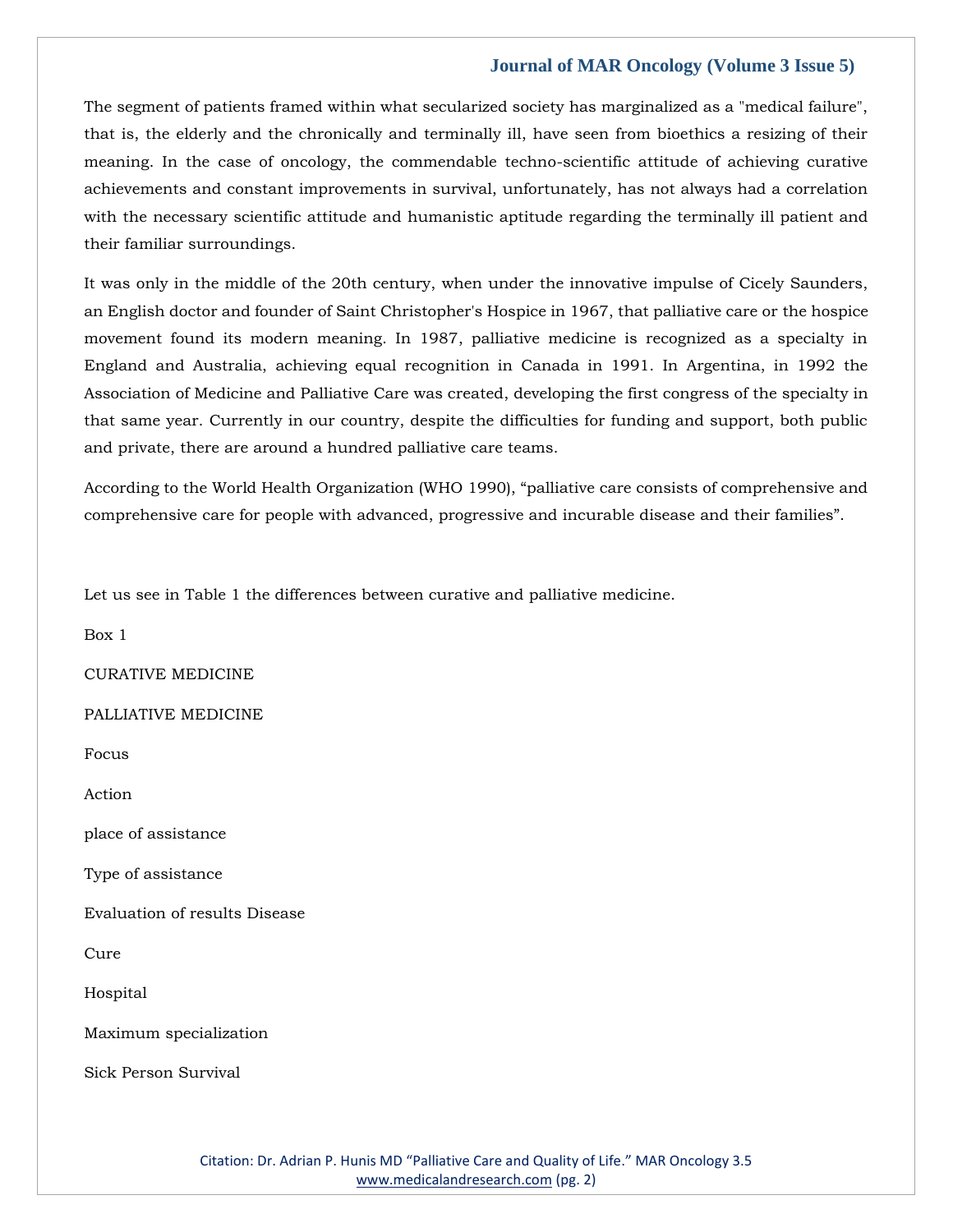Look after

Patient's address

Multidisciplinary team

Quality of life

Patients who for medical or social reasons cannot be cared for at home must be institutionalized with a totally different approach from the acute, critical, or convalescent patient. In general terms, the traditional hospital has a curative and short-stay support scheme, while the long-stay patients we are referring to need a warmer and more familiar environment, since their needs are more about care and support psycho-spiritual. The presence of the different socio-sanitary resources in a sector allows it to adapt to the changing needs of users and define the ideal resource for each one of them.

#### **Importance of palliative care in oncology**

As a brief analysis, we distinguish within the Palliative Care programs, basic premises, objectives, and specific tasks.

#### **1-Basic premises**

There are three premises of the team: humanitarian attitude towards the patient in the terminal stage, scientific aptitude in the control of pain and other symptoms, and time available for the needs of these patients.

#### **2-Priority objectives of a Palliative Care program.**

• Adequate control of symptoms (to relieve the patient and make it easier for them to d play a leading role even in the terminal stage, integrated into their reference group).

• emotional accompaniment and spiritual support for the sick person, according to their demands and with absolute respect for their beliefs.

• Interaction with family members, clarifying situations and providing guidance (in the stage before or after the death of the loved one).

• Primarily home care (the palliative care team is a real link between the hospital and the home).

• Care of the "caregivers" (to optimize the functions of the treating team and prevent complications due to the emotional impact of the task).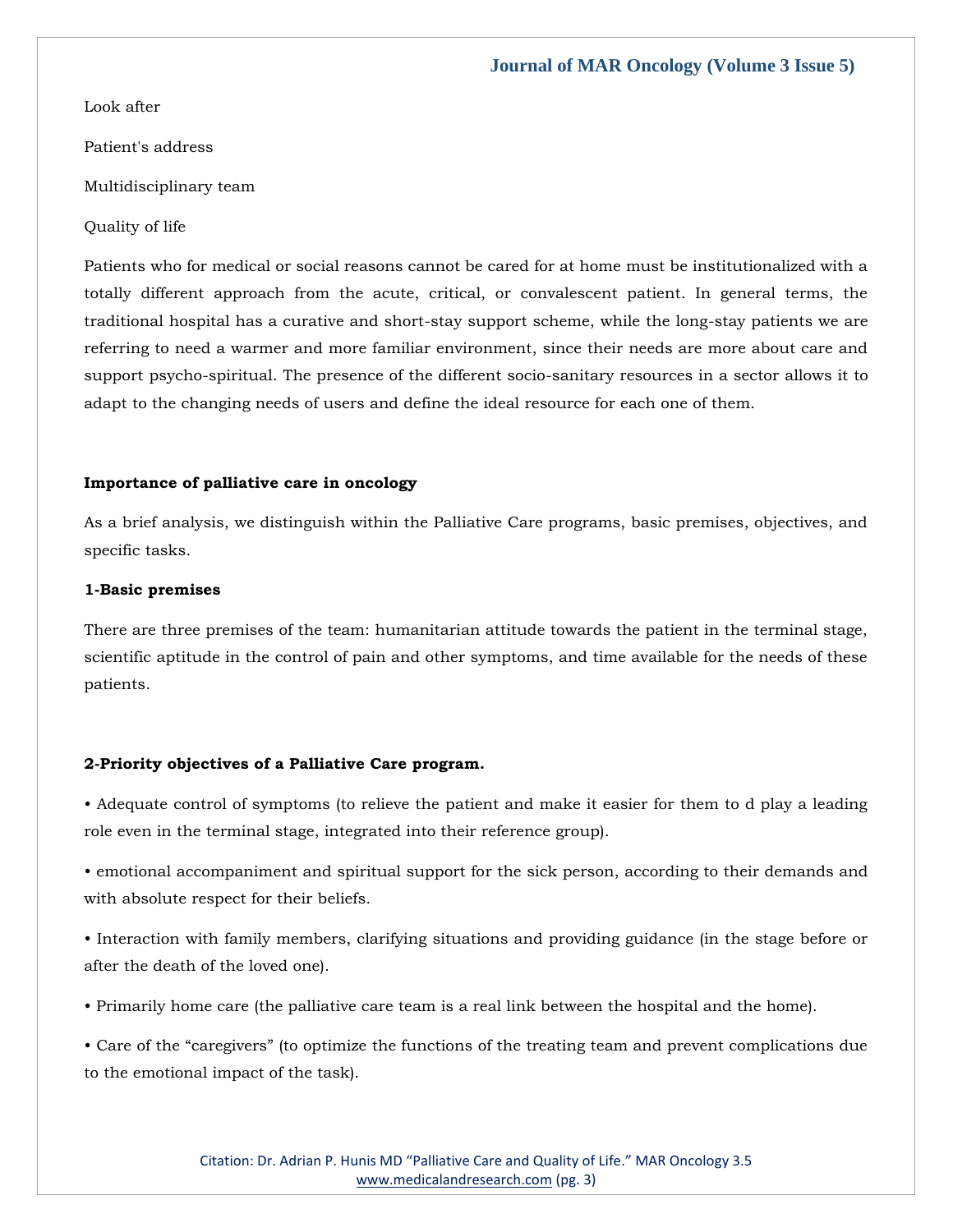#### **3-Specific tasks**

Palliative Care Programs are provided by interdisciplinary teams of expert professionals in the field, with accredited training, whose task is not intended to interfere but rather complement that of the family doctor or specialist in the different branches of oncology.

 $\Box$  Symptom control: pain and a set of disabling symptoms appear with marked frequency in these patients: their appropriate relief is one of the main functions of the program, improving symptoms and activity level.

 $\Box$  Accompaniment: this is the tactic and technique of psychological and spiritual care that, with absolute respect for the personality and beliefs of patients and their families, facilitates the level of adaptation to the present situation and helps to prevent avoidable complications (e.g..: claudication in the family, disorders in children, pathological mourning, impossibility of finding a personalized meaning to the ailment.

 $\Box$  Treatment at home: traditional medical care and its financing are based on institutional models, while in palliative therapy the home is the main setting for treatment. Institutions are considered supporting resources rather than building blocks of the program.

 $\square$  Day Center: it is a service that is offered to patients who are at home, to provide them with a recreational activity and supervision of their health for a few hours, also providing family members with a short break in the care they provide on a daily basis. .

Consultation service: intended to provide care to outpatients or inpatients in hospitals, clinics, or sanatoriums (experience in our country shows that the need for hospitalization for these patients does not reach 20% of cases when care is provided appropriate.

 $\Box$  Assistance during the period of grief: some people need additional support to cope with the stage of grief, which is achieved through the care provided by trained professionals.

However, palliative treatment does not only include a host of specialized services, but palliative care is also a concept: while some of the basic components mentioned may be useful, they are not always essential for the provision of appropriate palliative care. It is cost-effective, simple to apply, and feasible to deliver at home when delivered by a properly trained and experienced interdisciplinary team.

We focus in this chapter on two fundamental areas: symptom control and home care.

#### **Control Of Symptoms**

Until recent years, doctors did not have clear regulations that typified the analgesic ladder that should be applied to patients, nor did they have sufficient information on how to control other symptoms. It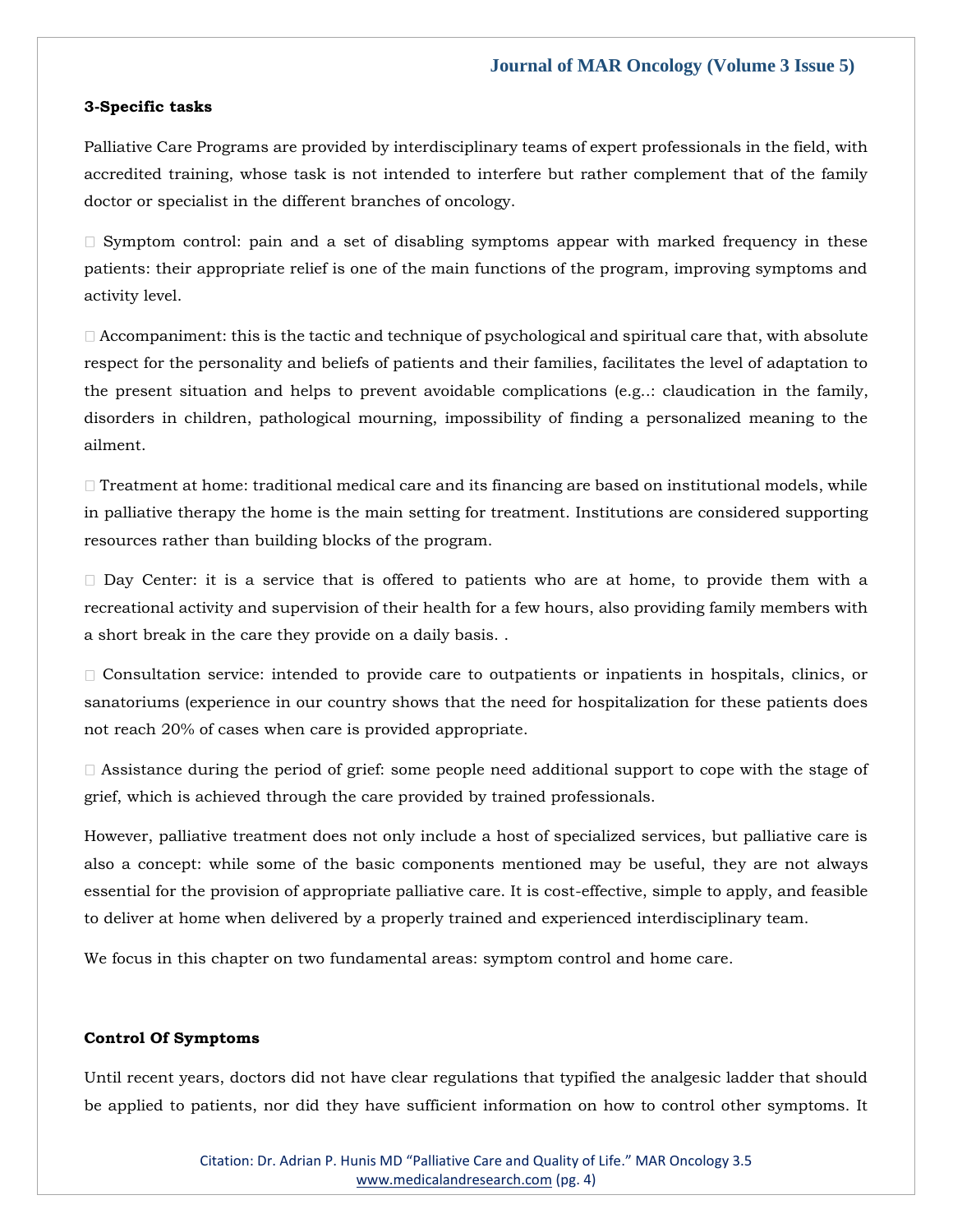was tradition to medicate as little as possible because the final futility of that effort was recognized in advance. Frequently, sedation of the patient was resorted to to silence his pain, clouding the conscience of a patient who was already becoming annoying even for his own family. These confusions delayed the advent of one of the privileged lines of action in the field of terminal care: symptom control.

With this name is called a set of strategies that allow pain relief in more than eighty percent of patients, as well as adequate control of other disabling symptoms.

The experiences published by centers in the country and the; outside, show that each patient with an advanced stage neoplasm suffers from an average of 9 symptoms, including among them (ranked according to frequency):

#### **In more than 75% of patients:**

SOFT SPOT

PAIN

HYPOREXIA

#### **In 50-75% of patients:**

NAUSEA and VOMITING

**CONSTIPATION** 

DRY MOUTH

#### **In 25-50% of patients:**

**DYSPNOEA** 

DROWSINESS

COUGH

ANXIETY

INSOMNIA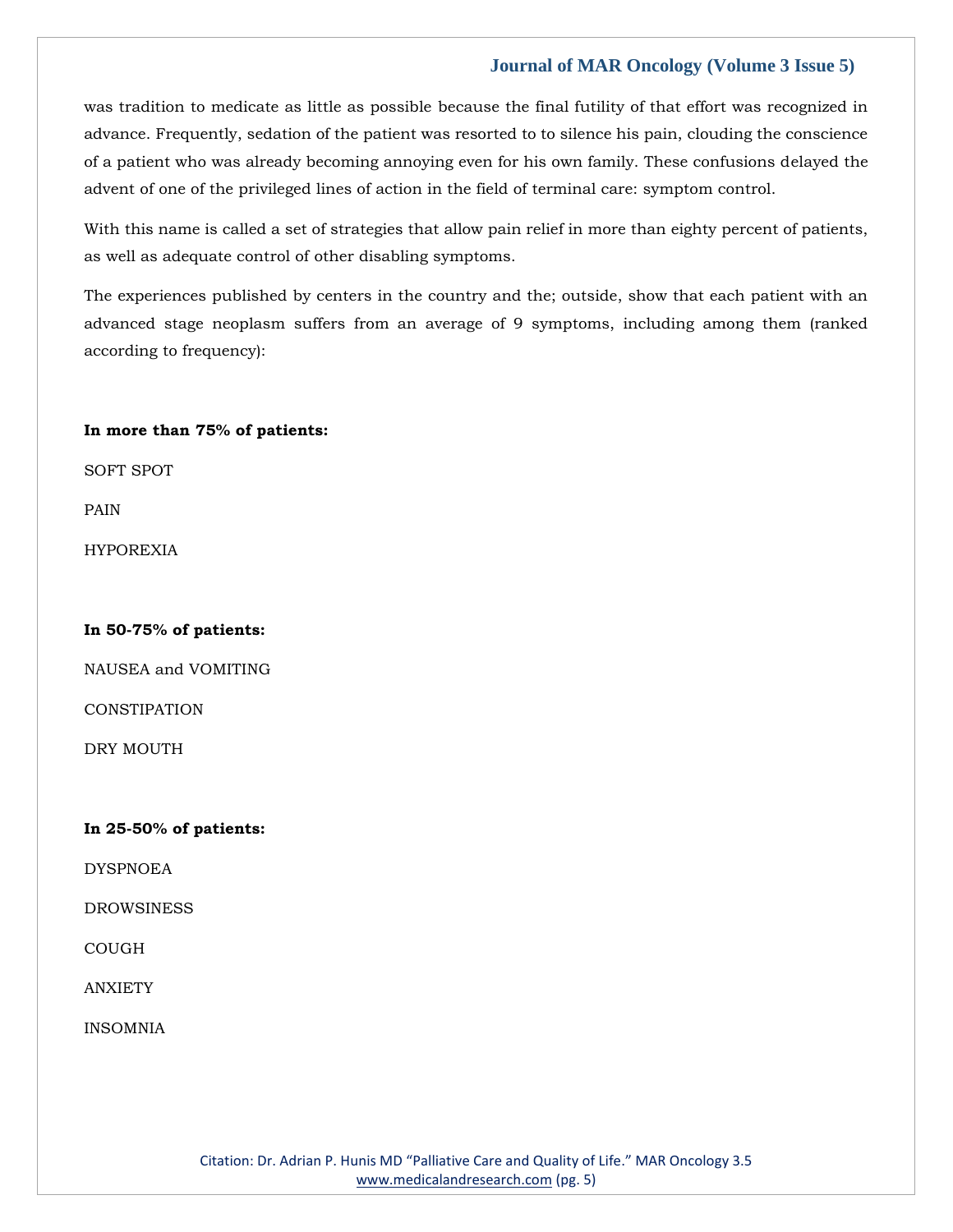# **The global strategy for symptom control encompasses, generically, a sequence of stages (mnemonic rule: EMA):**

1. Evaluation of the causes and characteristics of cad to symptom.

2. Simple explanation both to the patient and to his relatives.

3. Pharmacological and non-pharmacological therapeutic methods.

4. Prescription monitoring, to control both the level of relief achieved and the appearance of toxicity or new symptoms.

5. Attention to detail, a combination of science and art that facilitate symptomatic relief for each patient.

#### **We analyze this strategy taking pain as an example:**

#### **Symptom assessment**

1. Consider for each symptom (70% of patients suffer from two or more symptoms):

Probable cause: remember that the symptom can be due to four categories of causes:

- Caused by the disease itself. Examples: pain due to bone metastasis in a patient with metastatic breast carcinoma; Dyspnea due to tumor progression in a patient with lung cancer.
- Associated with the disease (but not caused by it). Examples: generalized muscle pain in a patient with neoplastic cachexia; constipation in debilitated patients.
- Caused by the treatment. Examples: actinic brachial plexopathy in a patient who received radiotherapy as antineoplastic therapy; Itching or skin discomfort due to cytostatic extravasation.
- Concurrent etiology (not provoked or associated with the underlying disease or treatment). Examples: pain from osteoarthritic degenerative disc disease in an elderly patient with cancer; Neuritic pain of diabetic etiology in a patient with endometrial cancer.

We must also consider the different impact that each symptomatology implies, not only in its physical or biological considerations, but also in its meaning for the patient and her family. Example: low back pain due to bone metastases in a young woman with resected gastric carcinoma (possible for radiotherapy, implication of disease relapse and poor prognosis) versus low back pain due to nonmalignant arthritic disc disease (with obviously different therapeutic approach and evolutionary implication... For To define the probable cause, one must inquire about the past or present history of cancer, as well as recognizing the usual evolutionary pattern of the underlying disease.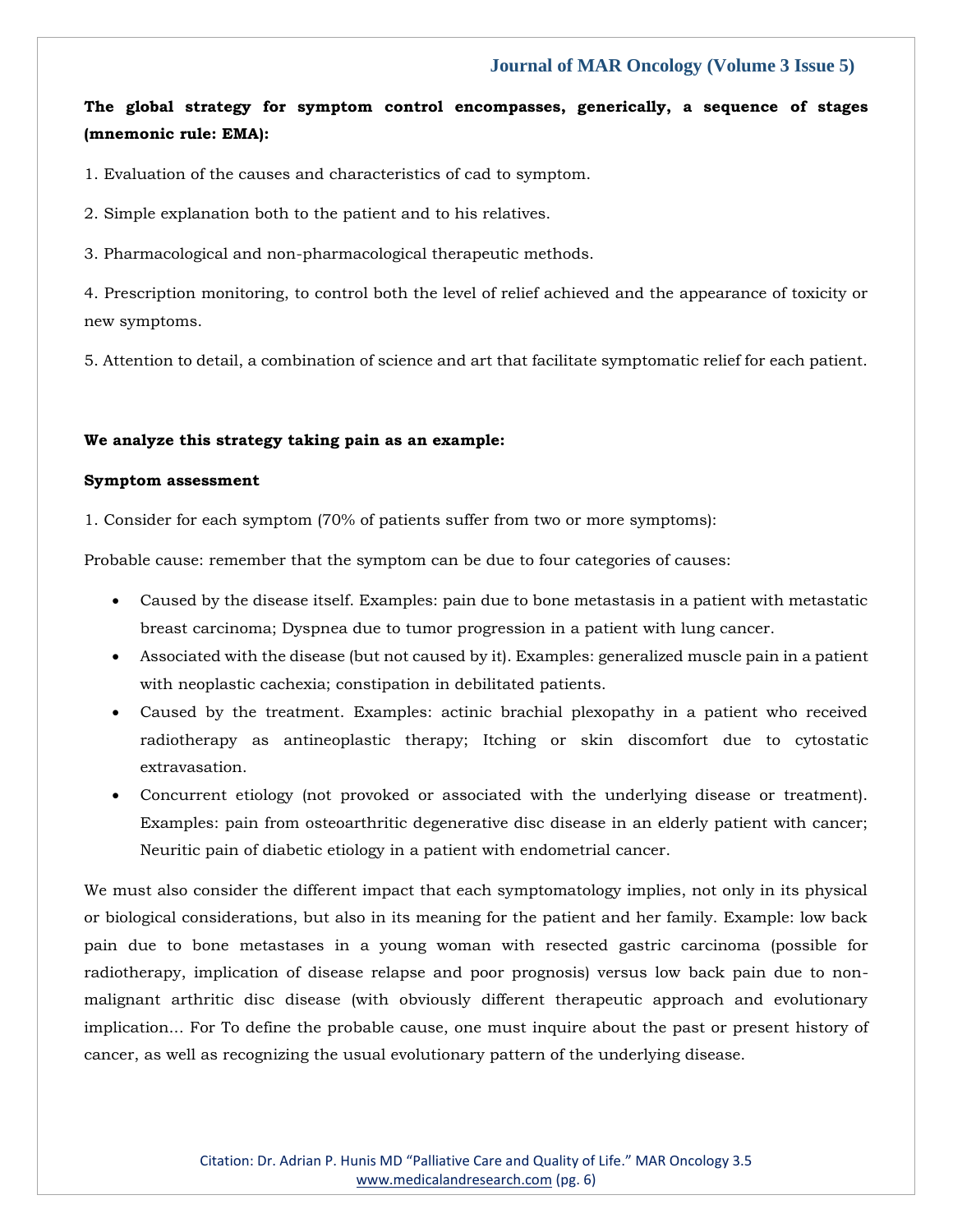Beyond the importance of a detailed and adjusted search for the symptom and the efficacy of its relief (in chapter 55 the subject of pain is addressed in detail), from the philosophy of palliative care it is a priority to take into account in each patient their characteristics emotional and psychological (hopelessness, exhaustion, helplessness); information received (adequate or not) and socio-family factors.

Physical pain is usually the visible part of the iceberg (although for many it remains outside the visual clinical field): its appropriate relief implies consideration of the other dimensions of suffering (the concept of "total pain" established thirty years ago by Dr. Cecily Saunders, see figure)

#### **Physical**

Other symptoms Adverse effects of treatment Chronic fatigue and insomnia

#### **Social Psychological**

Anger over delayed diagnosis Worry about family and finances Anger over treatment failures Loss of job, prestige and income Changes in body image Loss of social position Fear of pain and/or death Feeling of abandonment hopelessness isolation

#### **Spiritual**

Why did it touch me? Why does God allow this suffering? What all this for? Does life make sense? How will I get forgiveness for my past faults?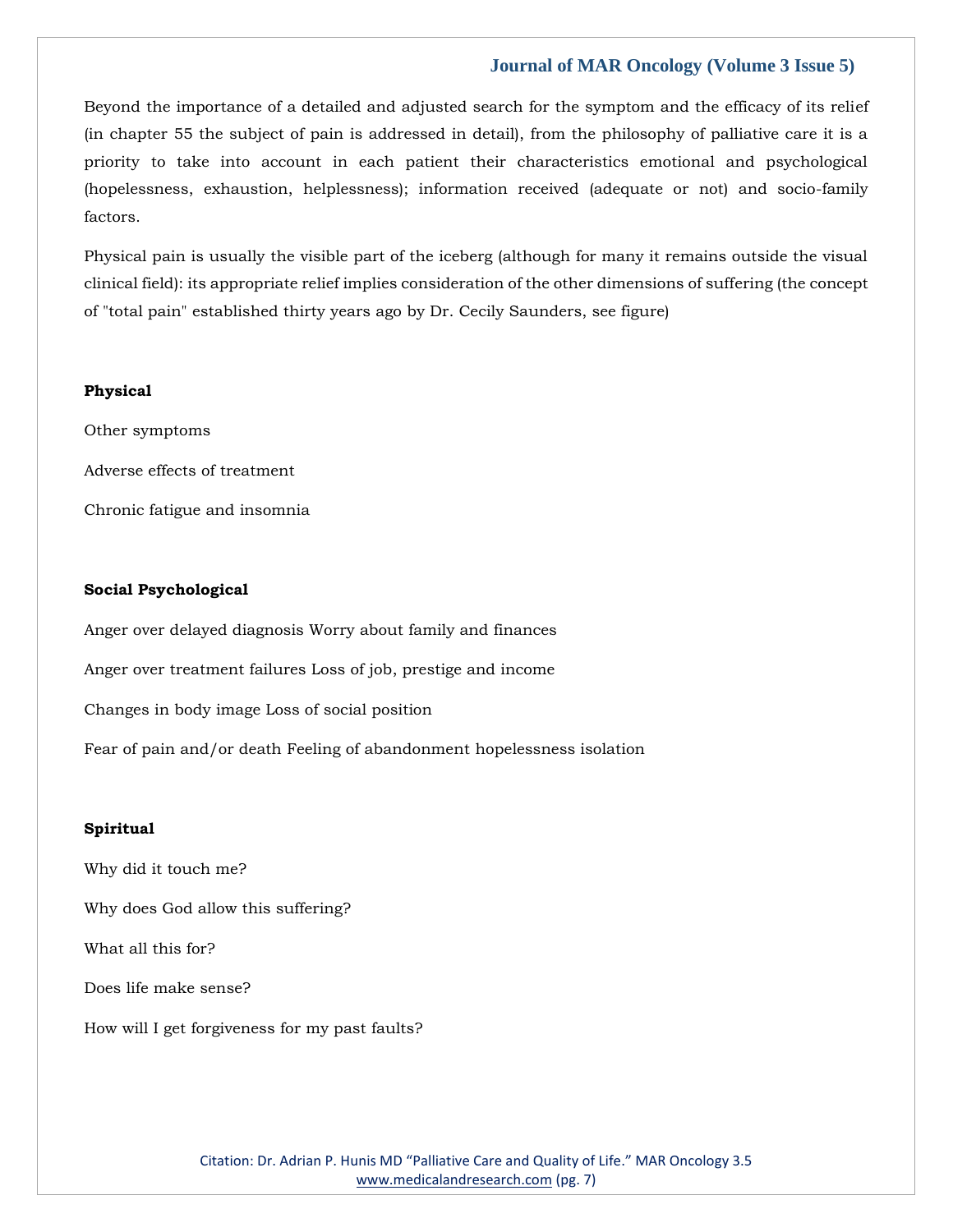#### **Explanation**

The first therapeutic intervention is established with the attitude of the professional during the interview, including, once the evaluation has been carried out, a simple and clear explanation of the cause and underlying mechanism of the symptom, adapted to the personality characteristics of the patient.

#### **Attention to details!**

The only worthwhile result in the symptom control strategy is to achieve a level of relief that is appropriate for the quality of life of patients. This implies not only the necessary scientific knowledge but also a set of skills and ethical foundations, among which we mention:

- Evaluate physical pain in the context of total pain, recognizing how different aspects (mood, expectations, personality, frustrations, etc.) modulate the perception of pain.
- Provide a clear explanation to the patient and his relatives, including written advice (indication booklet).
- Prescribe the appropriate analgesics, without forgetting the recommendation of complementary measures to avoid toxicity (eg, prescription of laxatives in patients receiving morphine).
- Work as a team, to facilitate the appropriate approach to the different needs of the sick person and their environment.
- Avoid unnecessary diagnostic studies that do not add anything to symptom control but conspire against the desired well-being and comfort of the patient and family (for example, laboratory routines or invasive studies).

#### **Other Common Symptoms**

#### **Dyspnea**

It is defined as the subjective sensation of respiratory difficulty or "thirst for air" (Claude Bernard). It is probably one of the symptoms that causes the greatest discomfort to the patient and that most often distresses family members. Anxiety in the patient and the environment around her can lead, if not handled properly, to panic attacks and emotional loss of control. Dyspnea in a cancer patient is multifactorial, and the primary objective from the symptomatic point of view is to reduce the patient's perception of respiratory distress. The drug of choice is morphine, in doses similar to pain treatment (5 to 10 mg subcutaneously every 4 hours). If the patient is already receiving opioids, the dose should be increased by 50% initially, and if dyspnea is accompanied by symptoms of anxiety, supplement with diazepam (10 to 20 mg subcutaneously). In the event of a crisis of respiratory distress that does not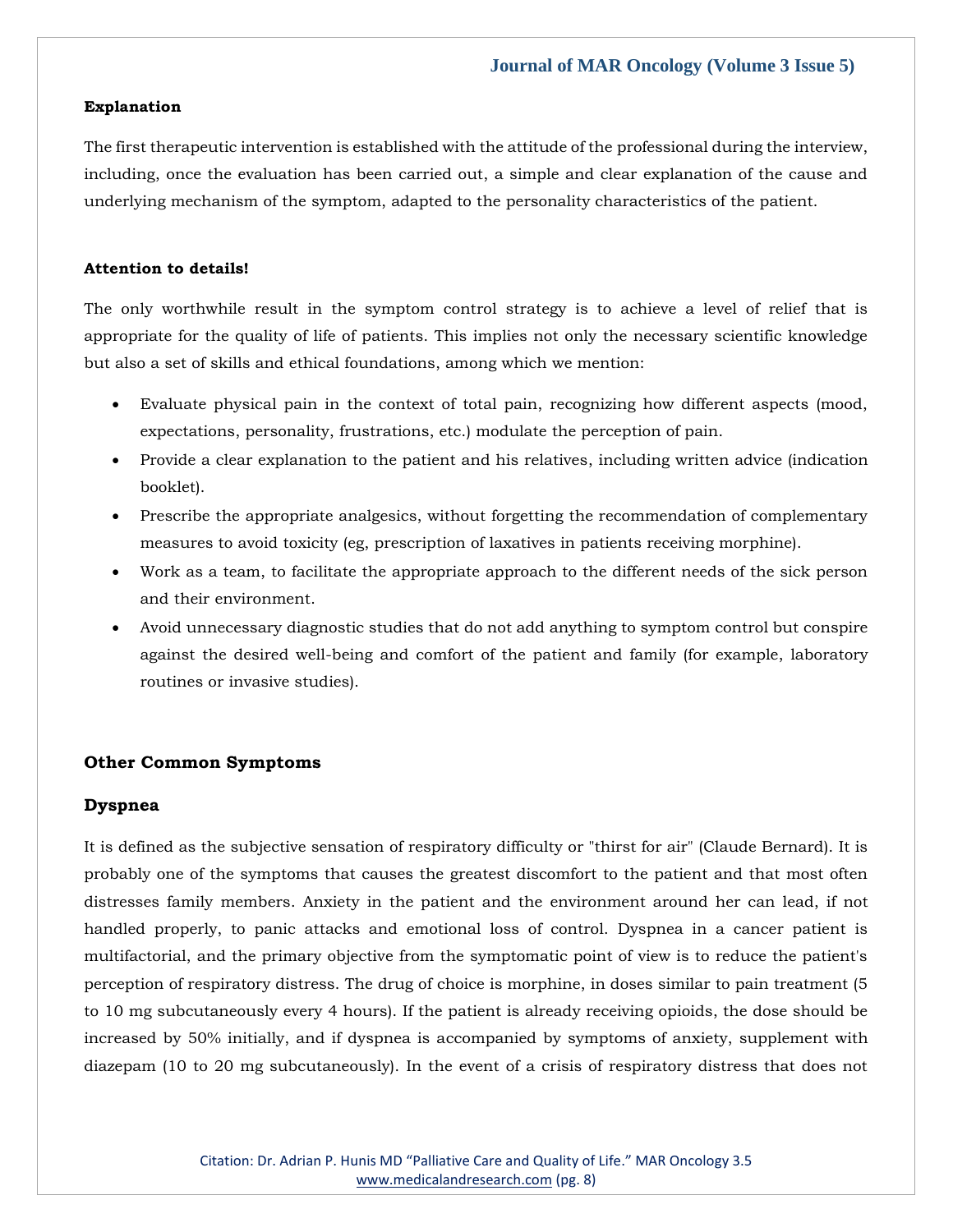respond to the basic medication, it is feasible to increase the doses of morphine and diazepam subcutaneously.

As non-pharmacological measures, the supply of oxygen is only recommended in cases of manifest hypoxia and not permanently. If possible, it is recommended that the patient exercise relaxation techniques with permanent family and professional accompaniment, always showing understanding and affection.

#### **Nausea and Vomiting**

They constitute a multicausal antiperistalsis process, which causes an intensely unpleasant sensation in the patient. This complex process is regulated by two brain areas: the vomiting center and the emesis chemoreceptor. Various neurotransmitters are involved in the central and peripheral activation of emesis (dopamine, serotonin, substance P, etc). Before deciding on a therapeutic strategy, an etiological orientation through anamnesis and complete examination is essential, as well as in certain cases resorting to complementary diagnostic methods. Treatment, in general terms, is aimed at depressing the brain centers of vomiting and favoring gastrointestinal kinetics. The most used centrally acting drugs (generally administered subcutaneously or intramuscularly) are chlorpromazine (25-50 mg every 6 hours), haloperidol (2 to 5 mg every 6 hours) and ondansetron (8 mg every 8 hours). Of more eminently peripheral action, in our experience we recommend metoclopramide (10-20 mg every 6 hours), dexamethasone (1-4 mg every 6 hours), domperidone (15 mg every 6 hours) and hyoscine (10 to 20 mg every 6 hours) . Generally, centrally acting medications should be associated with those of peripheral predominance.

#### **Anxiety and sleep disorders**

It is estimated that a third of terminal cancer patients develop some degree of adjustment disorder with an anxious or depressive reaction, hence the need for a correct diagnosis within the clinical and family context. Ultimately, the decision to start a specific therapy is based on the patient's subjective perception. Complications of neoplastic disease such as hypoxia, sepsis, pulmonary embolism, dehydration and confusional syndrome must be ruled out a priori. It should be noted that insomnia disorders are direct enhancers of the patient's anxiety and psychophysical discomfort, hence the urgent need for a joint clinical and pharmacological approach. The most used medications are benzodiazepines, neuroleptics, antihistamines, antidepressants, and opioids. About the former, (by far the most used), those with a shorter half-life (lorazepam, alprazolam) are recommended. Lorazepam (0.5-2 mg every 8 hours orally or sublingually) is the drug of choice in situations of liver failure, while alprazolam (0.25-1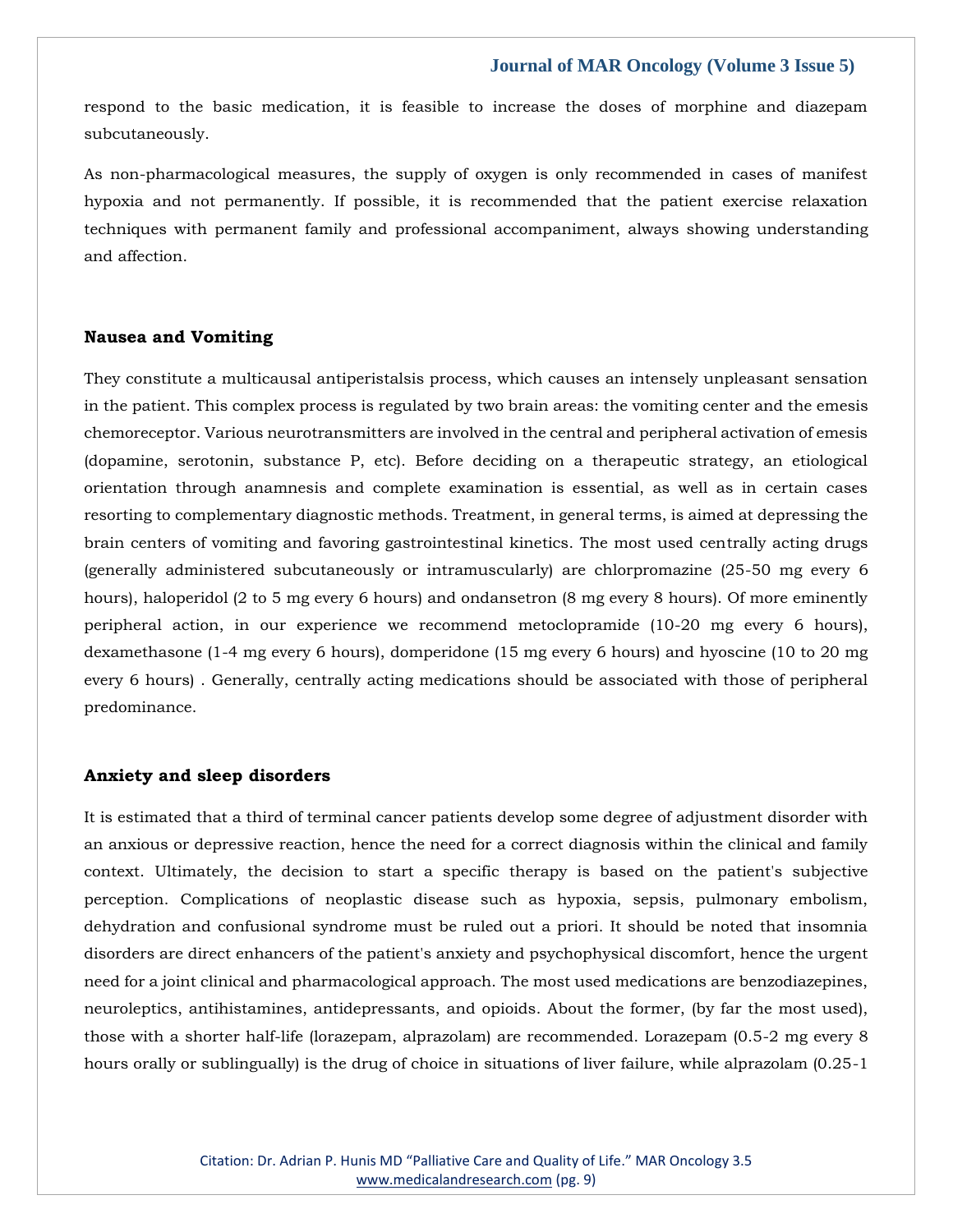mg every 8 hours orally) and diazepam (5-10 mg oral or subcutaneous) are suggested in panic attacks. Midazolam, in doses of 15 to 60 mg, is recommended for use as a sleep inducer.

# **Constipation**

It is one of the symptoms most associated not only with the clinical picture of the cancer patient and n terminal phase, but because of the opiate treatment started. Prostration, lack of intake or dehydration are factors to consider, but what is involved at this stage is to use pharmacological measures that tend to prevent and eventually alleviate this symptom. It is recommended, in case of constipation, after a detailed examination, proceed to a digital rectal examination and request a standing abdominal X-ray, to visualize the presence of feces in the colon. About laxatives, given the presence of numerous active ingredients, I think it is convenient to attempt a classification according to their mechanism of action:

a- mass formers: they increase the volume of feces, requiring an abundant intake of water. Since they take several days to start acting, they are not recommended in palliative medicine. The most used are methylcellulose and wheat bran.

b- Peristalsis stimulants. They increase colonic motility and intestinal secretion of water, they are suitable for short periods (not in chronic constipation) and in the prophylaxis of constipation associated with the use of opioids. We mention in this category bisacodyl, sodium Pico sulfate and sennosides.

c- Osmotic: they cause a retention of the fecal liquid content, starting its effectiveness in 24-48 hours. The most used laxatives of this group are lactulose, mannitol, sorbitol, and magnesium salts.

d- Local action: we highlight the use of glycerin or bisacodyl suppositories and phosphate or sodium citrate enemas.

#### **Home Care**

# **..." I don't want any more experiments; I know I'm going to die, and I'd like to be at home with my wife and daughters".**

Carlos was 48 years old and had advanced pancreatic cancer that caused him intense pain and uncertainty because, faced with this situation, some doctors who were treating him "disappeared" (abandoned) and others "tried" treatments that deteriorated him even more (therapeutic relentlessness).

When the physical pain was relieved, he was given the opportunity to talk about his fears and he was assured of the permanence of care with him and his family until the end, he wanted nothing more. He just stays in his house where he died two months later.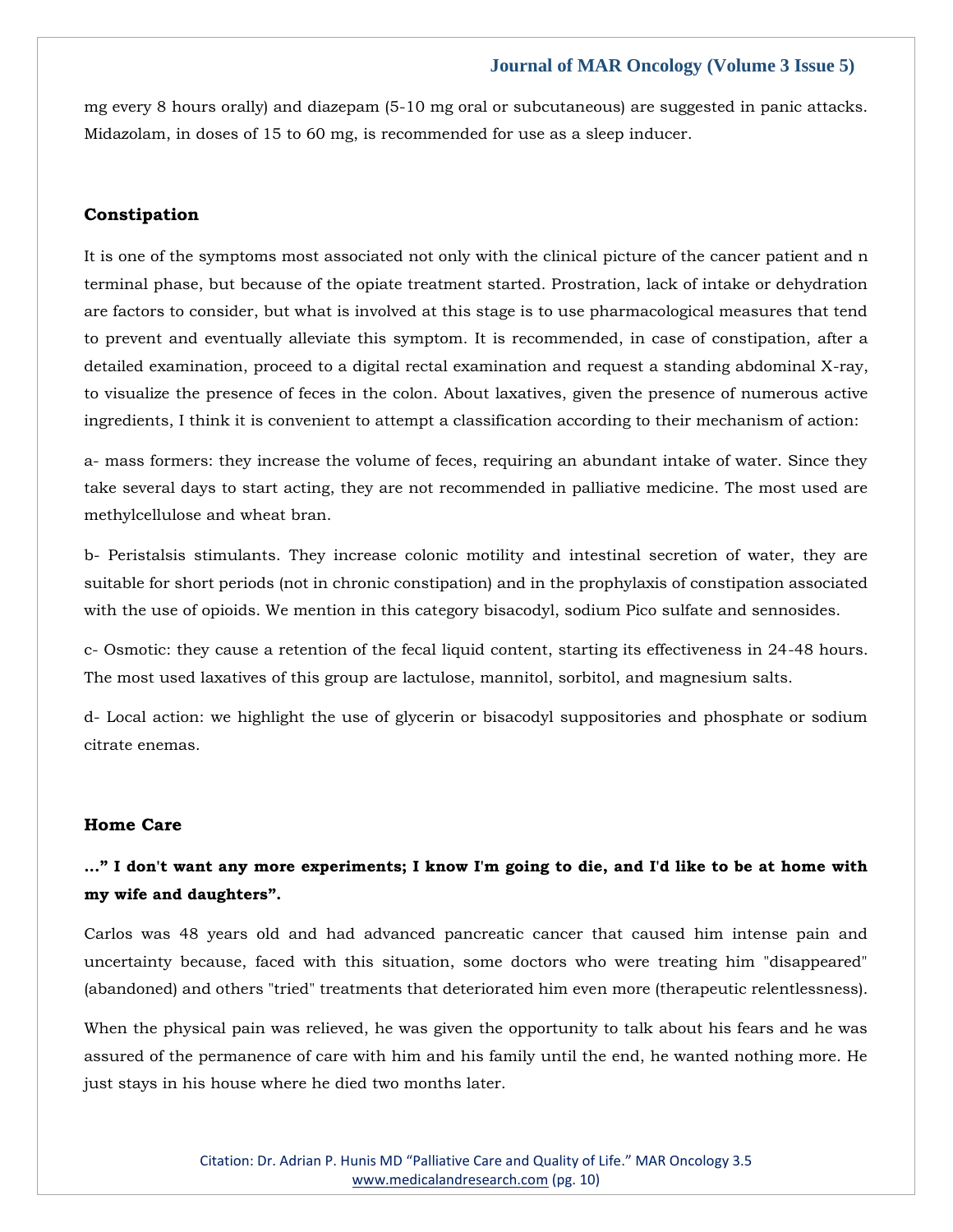During that time, he made important decisions for those who remained and for his own peace of mind, in addition to taking advantage of that time with his loved ones and not in futile treatments.

#### **..." I want to die in my house, and I want to be awake".**

Marta was 68 years old and had advanced breast cancer. She lived with her husband in her house and was cared for by her daughter-in-law and her son.

She expressed great anguish at the possibility of "being hospitalized again and dying while she slept." The Palliative Care team cared for her at her home until the end. Hours before her death he became excited. Considering her request instead of sedate her and maybe put her to sleep, she just reassured her. Now that she was dying, she announced to her son: "... at this moment I am dying."

Her family expressed great relief that they were able to respect her decision not to hospitalize her and not put her to sleep.

#### **..." This is my place" ... "I want to die here".**

Pedro was 62 years old and had advanced prostate cancer. He was very humble, he lived in a precarious little house with a lot of children, grandchildren and dogs. Since it was a very hot summer, they placed his bed under a tree from where he could see the everyday things that accompanied him throughout his life. The dogs surrounded him. His large family accompanied him and took care of him while he spent time off from "his place".

These are some terminally ill patients who were assisted by a Palliative Care team in their own homes.

It is known that every year in the world there will be nine million new cases of cancer and that more than half will die from this cause.

Hospitals are prepared to diagnose and treat potentially curable diseases and to do so they use highly sophisticated human and technical resources, but they end up dehumanizing care for the sick person, who becomes a diseased organ or a bed number.

This reality becomes more cruel when the patient has no chance of healing, because he is out of place.

Nor is this highly trained human personnel for the use of this great technology prepared to attend to the current needs of this type of patient, where the healing objectives change for those of COMFORT.

They are COMFORT INTENSIVE CARE (Cecil Saunders)

So where can an incurable patient receive intensive comfort care better than at home?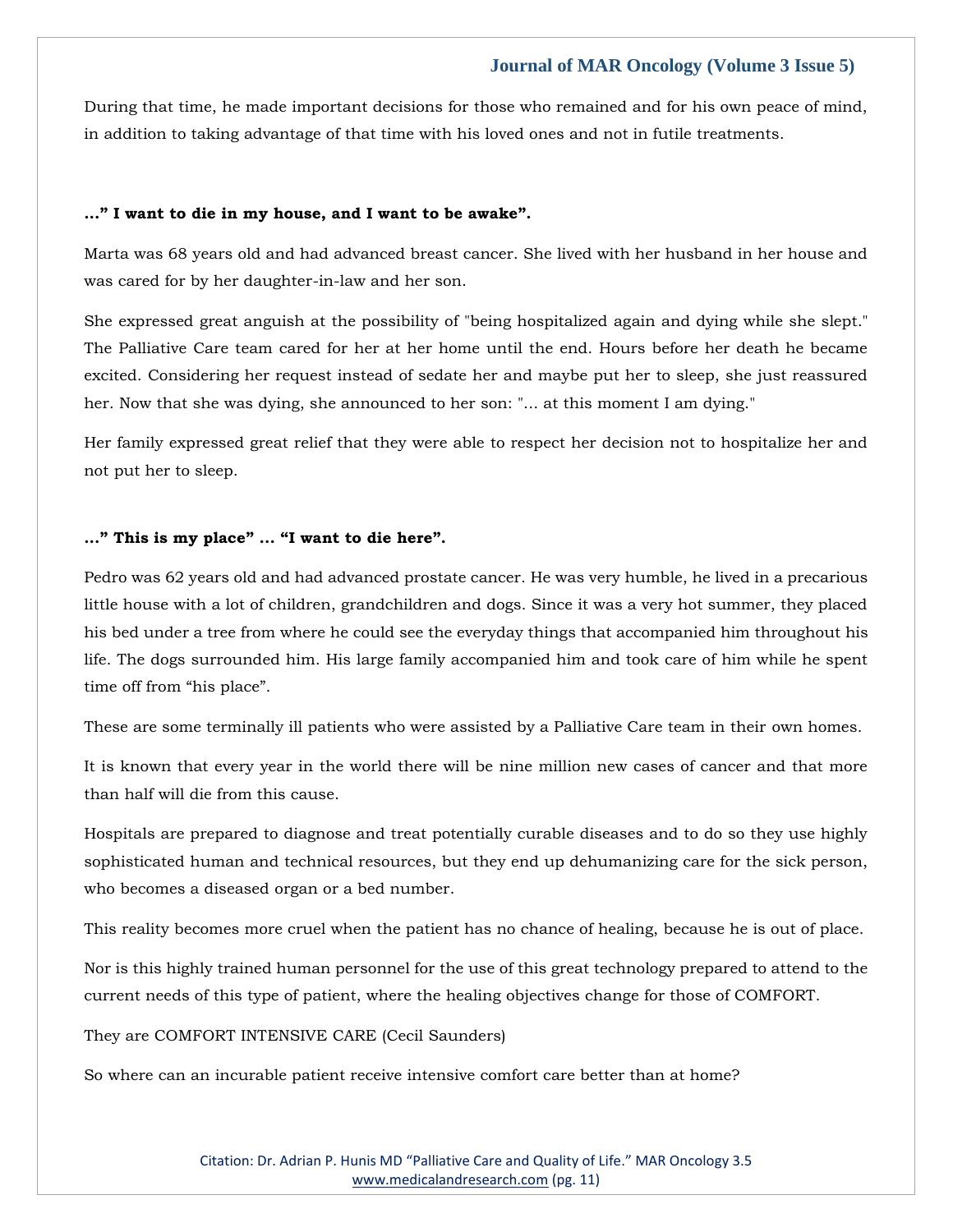For this to be the case, they must ensure a network of care where neither the patient nor the family is left to their own devices, because then any hospital or sanatorium will be better than nothing.

This care network must be made up of a minimum team (doctor, nurse, psychologist) to visit you at home, with permanent telephone availability, to control the physical symptoms and emotional support of both the patient and his environment.

The caregiver family is a fundamental link in the success of care, which is why they must be constantly stimulated and advised through family meetings.

Honesty is the foundation stone for reliability. That is why one of the premises of palliative care is NOT to lie, which is not the same as telling the whole truth.

The terminally ill patient has the right (but not the obligation) to know what is happening in her life, to decide what she wants and what she does not want. When we say the right to know, it means responding exclusively to the questions asked and in the most gentle, loving, and human way possible, which is often just an understanding look or a handshake or an active silence. And always based on hope based on current reality, that is; assure him that he will not have pain or other symptoms, that he will not be abandoned and that his family will also be taken care of.

#### **Why Die at Home?**

Home is the nest where we truly are who we are, where we authentically recognize ourselves. As humble as the place may be, familiar objects, familiar smells, customs, everyday noises, everyday faces give us security.

When the person is irremediably ill and has the possibility of being alleviated in their physical as well as emotional symptoms and has a half continent, that is: that they do not live alone, that they have the possibility of acquiring medicines, that they have a telephone to communicate permanently and that he is allowed to choose freely, the home becomes the preferred place mostly for patients because he is with his family, because he can receive friends or relatives and the schedules are set by him. He can make decisions that are sometimes crucial for the future of those who remain. The care provided by a committed spouse, or a child is always more pleasant than that provided by an employee of an institution. Food is generally tastier at home, and you can also choose what and at what time to eat it.

For the family, it is very important to be able to care for a patient at home whenever possible, because it helps prevent pathological grief. The poor elaboration of grief and the feelings of guilt caused by not "having done what was possible" are common queries from families who did not have the opportunity to participate more in the care of their loved one.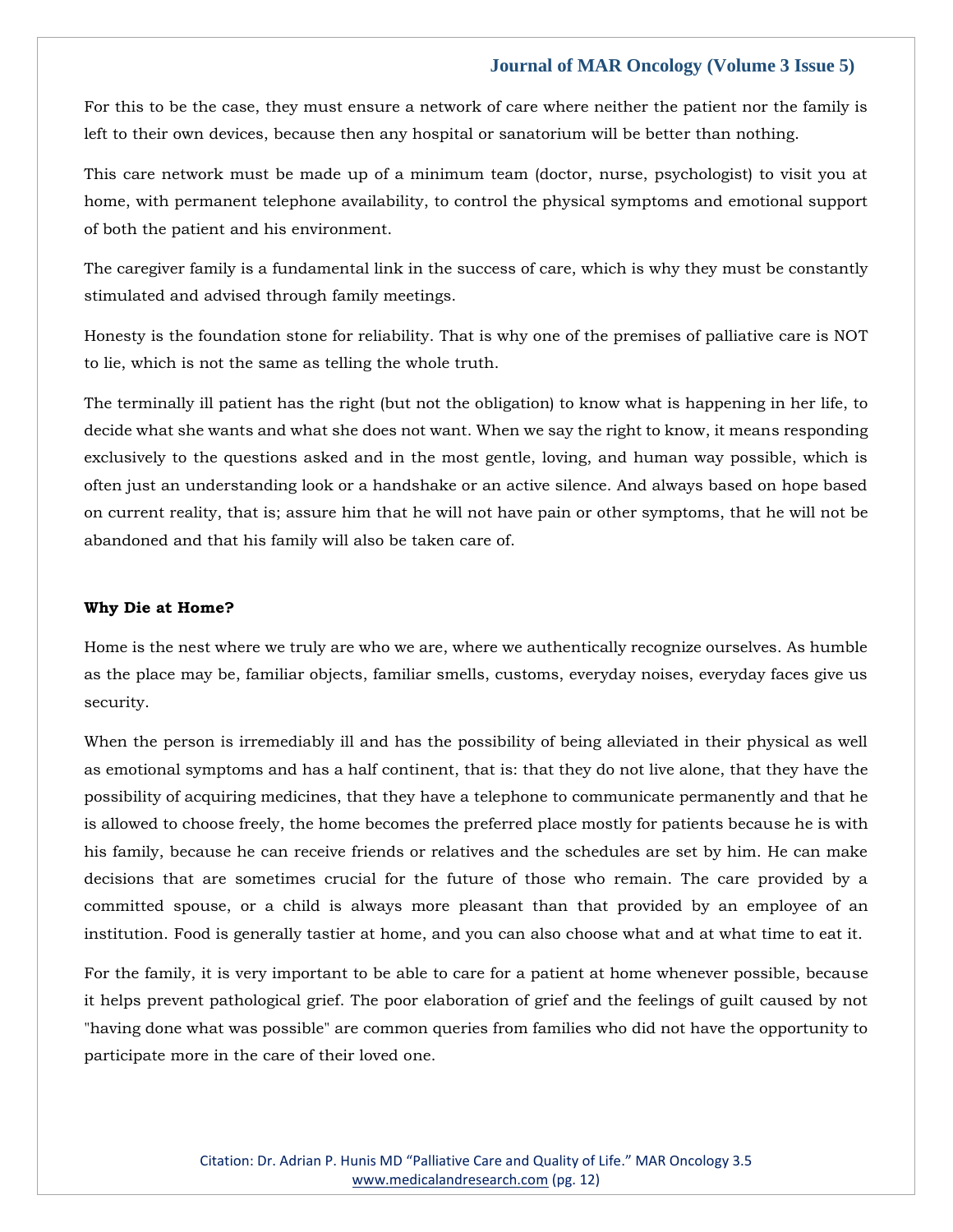From public and private health, it is less onerous to care for a patient in their own home than the cost of a hospital bed in medical centers for acute or chronic patients.

The proximity of death can teach us how to live. Superfluous things are relativized and if we become more permeable, the amount of teaching that accompanying terminally ill patients can provide us with is enormous.

"IF THEY DON'T SUFFER, IF THEY ARE INSTALLED

#### COMFORTABLY, IF THEY ARE CARED FOR WITH LOVE AND

IF YOU HAVE THE COURAGE TO TAKE ALL OF THEM HOME AS MUCH AS POSSIBLE, THEN NOBODY WILL PROTEST AGAINST DEATH"

ELISABETH KUBLER-ROSS

# **Conclusion**

The new care model of the third millennium, which is witnessing a greater population aging and an increase in chronic diseases (and therefore, in a substantial way, cancer) that entail long survival and high costs, must emphasize care and well-being over interventionism and the technological imperatives that only tend to increase the quantity and not the quality of life.

Palliative care teams (predominantly home) exemplify the paradigm shift, which places scientific emphasis on symptom control, with scientific aptitude, humanitarian attitude, and moral emphasis on a fairer allocation of resources.

In short, it is about a new social (and therefore medical) culture that does not see aging, disease, and death as implacable enemies, but as part of our human nature that medical science must help mitigate and accompany.